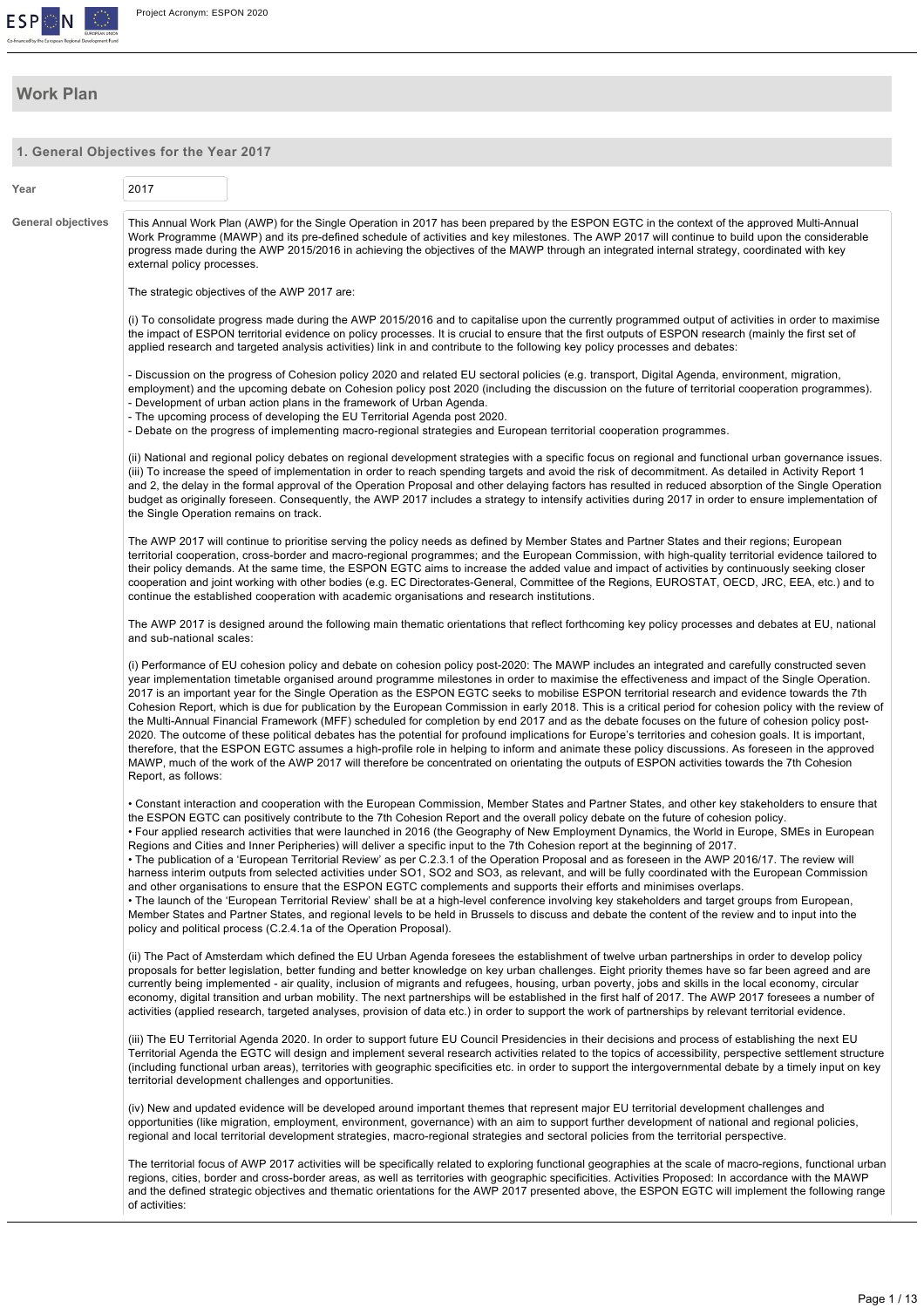

SO1: Enhanced European territorial evidence production through applied research and analysis

Launch seven further applied research activities based on the outcome of the selection procedure undertaken by the ESPON MC and the ESPON EGTC according to the criteria defined by the MAWP.

SO 2: Upgraded knowledge transfer and use of analytical user support

-Invite stakeholder proposals and launch eight targeted analysis projects, increasing the level of ambition given the high demand for these activities. Launch an external service contract for bespoke territorial evidence support to EU funded programmes modelled on the 'TerriEvi' project implemented during the ESPON 2013 programme.

Produce five to seven high quality policy briefs/working papers towards policy processes, including for key policy priorities of the upcoming EU Presidencies (Malta and Estonia).

SO 3: Improved territorial observation and tools for territorial analyses:

Launch an external service contract for a new activity analysing functional urban and metropolitan regions in Europe.

-Launch an external contract to develop two custom-made macro-regional monitoring tools linked to the European territorial monitoring system (ETMS) of ESPON.

Launch a service contract for purchasing data related to real estate prices in European cities.

Launch an external service contract for the update of the ETMS.

Continue activities to promote and stimulate the use of tools.

SO 4: Wider Outreach and Uptake of Territorial Evidence

Launch a new revamped website (commended during the AWP 2015/2016) aimed at creating a modern, innovative and dynamic platform for improving the outreach and accessibility of ESPON research and analyses

-Organise four outreach events, including two seminars (Malta and Estonia), one workshop; and a high-level conference on the European Territorial Review and cohesion policy.

-Draft publications (5-7 policy briefs, European Territorial Review etc.)

-Implement the transnational outreach project in line with the outreach strategy.

To ensure European-wide geographical coverage the service provider for the Transnational Outreach Project will structure and carry out the outreach activities within a framework of four transnational groupings of European countries/regions. The delineation of the four transnational groupings will take into account the specific territorial contexts and target groups. This approach will allow for themes and topics to be adapted and tailor-made to the specific interests and demands among target groups/stakeholders in the four transnational groupings. The ESPON EGTC will also continuously seek to harness and develop the capacities of target groups to assist in capitalising on Single Operation outputs through their expertise, experience and networks. All outreach activities will be implemented fully in accordance with the Outreach Strategy, including through mobilising the capacities of the ECP network, as appropriate.

Coordination and Integration of Activities: The selection of activities outlined above has been carefully considered to set a realistic level of ambition in the context of the human and financial resources available to the ESPON EGTC, to ensure complementarities among different outputs under SO1SO4, and to maximise their impact in-step with external policy processes. Across the entire range of Single Operation activities, it is an objective of the ESPON EGTC to continuously seek to integrate activities and build complementarities. The following synergies and internal coordination have been included in designing AWP 2017, as follows:

- The outputs (interim deliveries) of the first seven applied research activities (SO1) launched during the AWP 2015/2016 will be used as important inputs for drafting the European Territorial Review (SO3), developing the EU Territorial Reference Framework as the new applied research activity to be launched in 2017 and subsequently to the conference on cohesion policy (SO4):

- The European Territorial Review (launched in the framework of AWP 2015/2016) will provide inputs to the new applied research activity for developing the EU Territorial Reference Framework that will be launched in the first quarter of 2017.

- The outputs of applied research (SO1) and targeted analyses activities (SO2) will be used as a basis for producing policy briefs (as relevant) (SO2); Targeted analyses projects and targeted evidence support for EU funded programmes (SO2) will draw upon the range of territorial indicators and data produced through applied research activities (SO1).

European and transnational outreach activities (SO4) will be designed around the thematic research areas progressed under SO13.

- The ESPON database (SO3) will provide a repository for all of the evidence and data collected which can be used as a resource for all activities.

- Ensuring the coherence of tools: three activities will be carried out to promote the use of tools through a user-friendly access point, technical support and the promotion of tools at events.

The strategy outlined above contributes to the fulfilment of the overall objectives and progression of the Single Operation to promote the use of territorial evidence and a territorial dimension in policymaking, through:

- Maximising the synergies between activities under SO 1-4.

- Ensuring a close correspondence and well-timed inputs to policy demand and key policy processes.

 Ensuring continuous attentiveness to external policy processes and analysing the territorial dimensions of policy development. Ensuring correctly timed and prompt communication of territorial evidence and promoting the use of territorial evidence by stakeholders and key target groups.

Management of Ongoing Activities: In addition to the above, new activities to be launched in the AWP 2017, the ESPON EGTC will continue to mobilise significant in-house resources to manage all of the ongoing multi-annual activities launched during the AWP 2015/2016. These activities will continue to absorb significant amount of staff resources and include ongoing management of the implementation of:

- SO1: Seven applied research activities.

- SO2: Six targeted analyses projects.

- SO3: The European Territorial Review.

SO3: The ESPON database and two online data tools (MapKits and TIA).

- SO4: The European transnational outreach project and all external service contracts identified in the AWP 2015/2016 for website redesign, graphic design and layout, digital tools, printing, proof reading and language check etc.

Administration & Implementation: The ESPON EGTC has made very considerable progress in establishing the new administrative structure and related procedures and developing its full operational capacity for a successful implementation of activities such as: ongoing progress reports (activity and financial reports); continuous monitoring and evaluation; public procurement administration, human resources, budgetary management and risk analysis etc. All of these internal management and administrative activities have been established as part of the basic supporting infrastructure of the Single Operation during the AWP 2015/2016 and require the allocation of significant resources to efficiently manage.

14,887 / 15,000 characters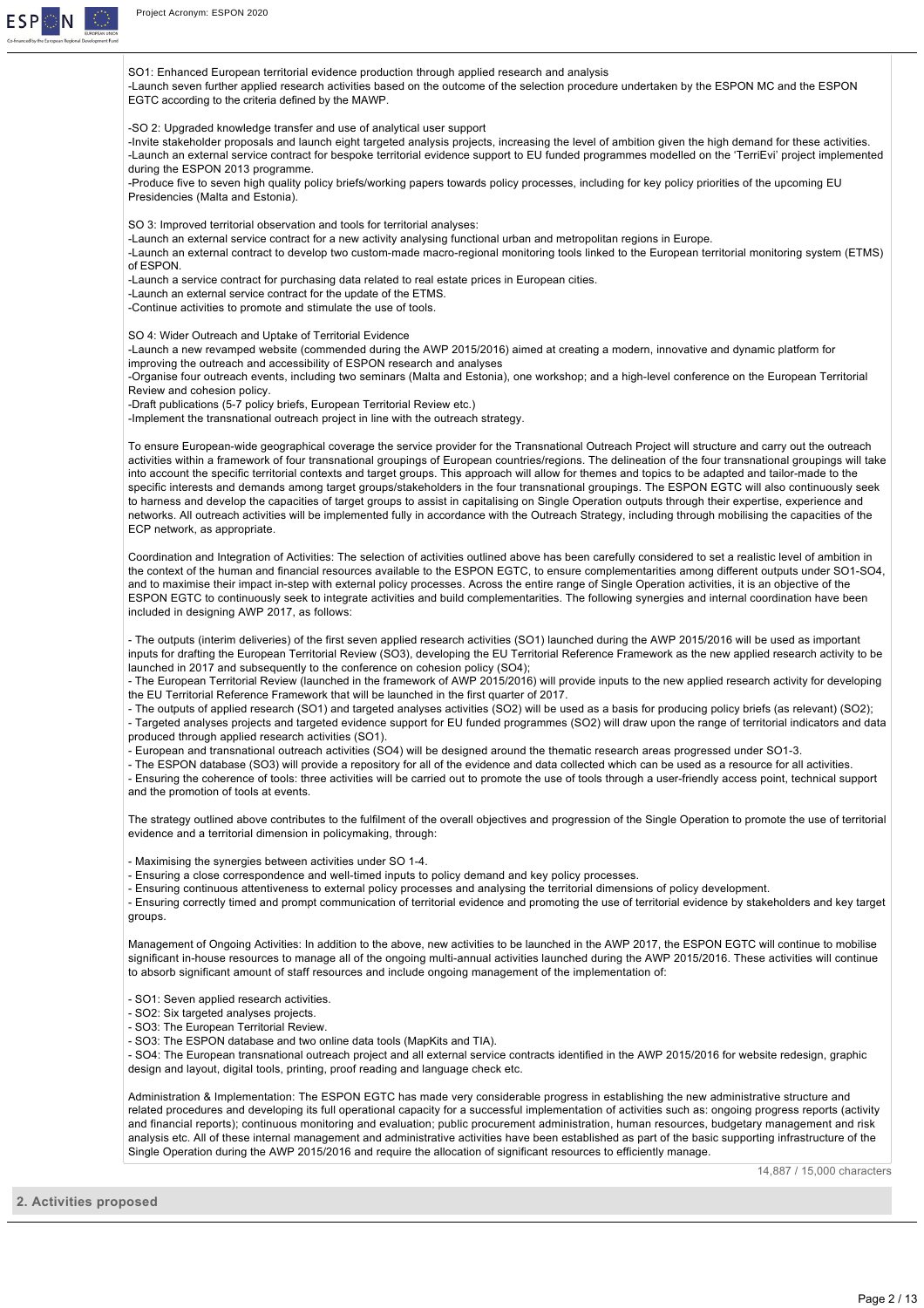

| <b>Activities</b> | Number | <b>Name and Description</b>                                                                                                                                                                                                                                                                                                                                                                                                                                                                                                                                                                                                                                                                                                                                                                                                                                                                                                                                                                                                                                                                                                                                                                                                         |  |
|-------------------|--------|-------------------------------------------------------------------------------------------------------------------------------------------------------------------------------------------------------------------------------------------------------------------------------------------------------------------------------------------------------------------------------------------------------------------------------------------------------------------------------------------------------------------------------------------------------------------------------------------------------------------------------------------------------------------------------------------------------------------------------------------------------------------------------------------------------------------------------------------------------------------------------------------------------------------------------------------------------------------------------------------------------------------------------------------------------------------------------------------------------------------------------------------------------------------------------------------------------------------------------------|--|
|                   |        | Applied Research projects                                                                                                                                                                                                                                                                                                                                                                                                                                                                                                                                                                                                                                                                                                                                                                                                                                                                                                                                                                                                                                                                                                                                                                                                           |  |
|                   |        | As set out in the approved Operation Proposal, a minimum of twenty-two applied research activities shall be carried<br>through by the ESPON EGTC as part of the Single Operation. In addition to the seven activities that are currently under way<br>and launched during the AWP 2015/2016, an additional seven applied research activities are scheduled in the MAWP to be<br>selected for commencement in the AWP 2017. The ESPON EGTC has considered the short-list of fifteen applied research<br>themes which have been agreed by the ESPON MC at the MC meeting on 14-15 June 2016 in Amsterdam for the selection<br>of the second round of applied research activities to be commenced during the AWP 2017. A pre-announcement of these<br>research themes was published by the ESPON EGTC on 8 July 2016. Subsequently, the associated scoping notes were<br>approved by way of a written procedure which concluded on 18 August 2016.                                                                                                                                                                                                                                                                                     |  |
|                   |        | Seven applied research activities have been selected which are proposed to be commenced in the AWP 2017. The<br>thematic focus for each of these applied research activities proposed to be implemented together with the justification is<br>set out below. As was the case during the selection process of applied research activities in the AWP 2015/2016, the<br>remaining balance of themes will be held over for reconsideration in the context of future AWPs, in consultation with the MC.<br>The criteria, used by the ESPON EGTC for the selection of the proposed seven applied research activities, are as defined in<br>the MAWP.                                                                                                                                                                                                                                                                                                                                                                                                                                                                                                                                                                                     |  |
|                   |        | The seven themes included in the AWP 2017 are considered to be of prominent significance in the current and upcoming<br>European or national policy context and therefore particularly relevant for mid-/long-term policy development. It is important<br>to note that the selection process was based not only on a considered analysis of the suitability of each theme individually,<br>but also on strategic considerations in terms of the overall coherence of applied research themes as part of an integrated<br>research agenda and how these fit with the overall objectives of the AWP 2017. Considering the main thematic orientations<br>of the AWP2017 presented above, the EGTC has selected themes that will:                                                                                                                                                                                                                                                                                                                                                                                                                                                                                                       |  |
|                   |        | • support the EU debate on the performance of Cohesion policy and its future orientations (e.g. financial instruments and<br>territorial cohesion),<br>• provide inputs to the intergovernmental debate on the EU Territorial Agenda post 2020 (e.g. EU Territorial reference<br>framework, territories with geographic specificities),<br>• support the work of established urban partnerships (e.g. Circular economy, flows of migrants and refugees),<br>• support the development of a territorial dimension of a particular typically sectoral policy (e.g. green infrastructures and<br>ecosystem services),                                                                                                                                                                                                                                                                                                                                                                                                                                                                                                                                                                                                                  |  |
|                   |        | • support the rethinking and adaptation of national, regional and urban strategies to the major challenges like climate<br>change, migration and unemployment (e.g. youth unemployment, flows of migrants and refugees, circular economy).<br>The selection was also based on the considerations of:<br>• a potential added value with an aim to fill research gaps and avoid overlap with existing research activities,<br>• the timing – some themes should be given priority at this stage compared to the others due to the upcoming key policy<br>debates (like Cohesion policy, Territorial Agenda etc.),                                                                                                                                                                                                                                                                                                                                                                                                                                                                                                                                                                                                                     |  |
|                   |        | • the availability of data – in some cases postponing the start of the research activity will allow to ensure better results due<br>to the upcoming updates of background data and information.<br>The updated and revised scoping notes for each of the above selected research activities are provided in Annex 1, including<br>a detailed justification for the selection/non-selection for each of the short-listed applied research themes, reference to                                                                                                                                                                                                                                                                                                                                                                                                                                                                                                                                                                                                                                                                                                                                                                       |  |
|                   |        | existing research and the added value of the additional research work proposed. For each of the selected applied research<br>themes, the strategic considerations for selection were as follows:<br>(i) Financial instruments and territorial cohesion: This research theme ranked very highly in the MC selection process and<br>is considered very important in the context of providing evidence in respect of the policy discussion that will start on 2017 on<br>current and future Cohesion Policy and can, therefore, provide strong added value. Examining the grants and financial<br>instruments, and the combination of both, in different policy areas of relevance at different territorial scales and assessing<br>their performance and impacts is highly important in terms of future cohesion policy and distribution of structural funds.<br>This activity should provide best evidence on which way forward appears to be most effective in terms of meeting the EU<br>policy objectives and making the best use of scarce public budget resources. Studies by the European Commission and<br>EIB in 2016 concluded that it remains unclear what capacities financial instruments have to contribute to regional |  |
|                   |        | development objectives and explicitly indicate that there is a need for "spatial impact analysis" of financial instruments. The<br>timeliness and added-value of an applied research project on this theme was confirmed during consultation meetings with<br>the EIB, DG Regio and other sectoral DGs;                                                                                                                                                                                                                                                                                                                                                                                                                                                                                                                                                                                                                                                                                                                                                                                                                                                                                                                             |  |
|                   |        | (ii) Green infrastructures and ecosystem services: The theme is currently prominent in the European policy context. DG<br>Environment has undertaken several studies conducted on the theme of green infrastructure that can be used as starting<br>point for this activity. Likewise, the EEA and JRS IES (ISPRA) are very active in this field and can provide valuable<br>background information. Nevertheless, knowledge and data gaps still exist, which is highlighted by the EU Biodiversity<br>Strategy to 2020 (Action 5) as well as by the EU's 7th Environment Action Programme (MAES). There is a need to provide<br>quantitative and qualitative evidence on the assets regions and cities have regarding existing green infrastructure and<br>ecosystem services and the access to them. Likewise evidence is needed on the demand for these elements, especially in<br>highly urbanised areas. The timeliness and complementarity of an applied research project presenting a territorial<br>perspective on this theme was confirmed during a consultation meeting with DG Environment;                                                                                                                              |  |
|                   |        | (iii) European territorial reference framework towards 2050: This topic is considered very pertinent and timely in the context<br>of the forthcoming debate on a new Territorial Agenda scheduled to be adopted by 2020. A first step in developing a long-<br>term territorial scenario and vision for Europe was taken by ESPON 2013 through the ET2050 project. The policy process<br>driven by EU Member States from 2017 and onwards envisages further dialogue and debate on the future European<br>territory. This demand is connected to a Territorial Agenda post-2020 and proposals for the debate on the future of EU                                                                                                                                                                                                                                                                                                                                                                                                                                                                                                                                                                                                    |  |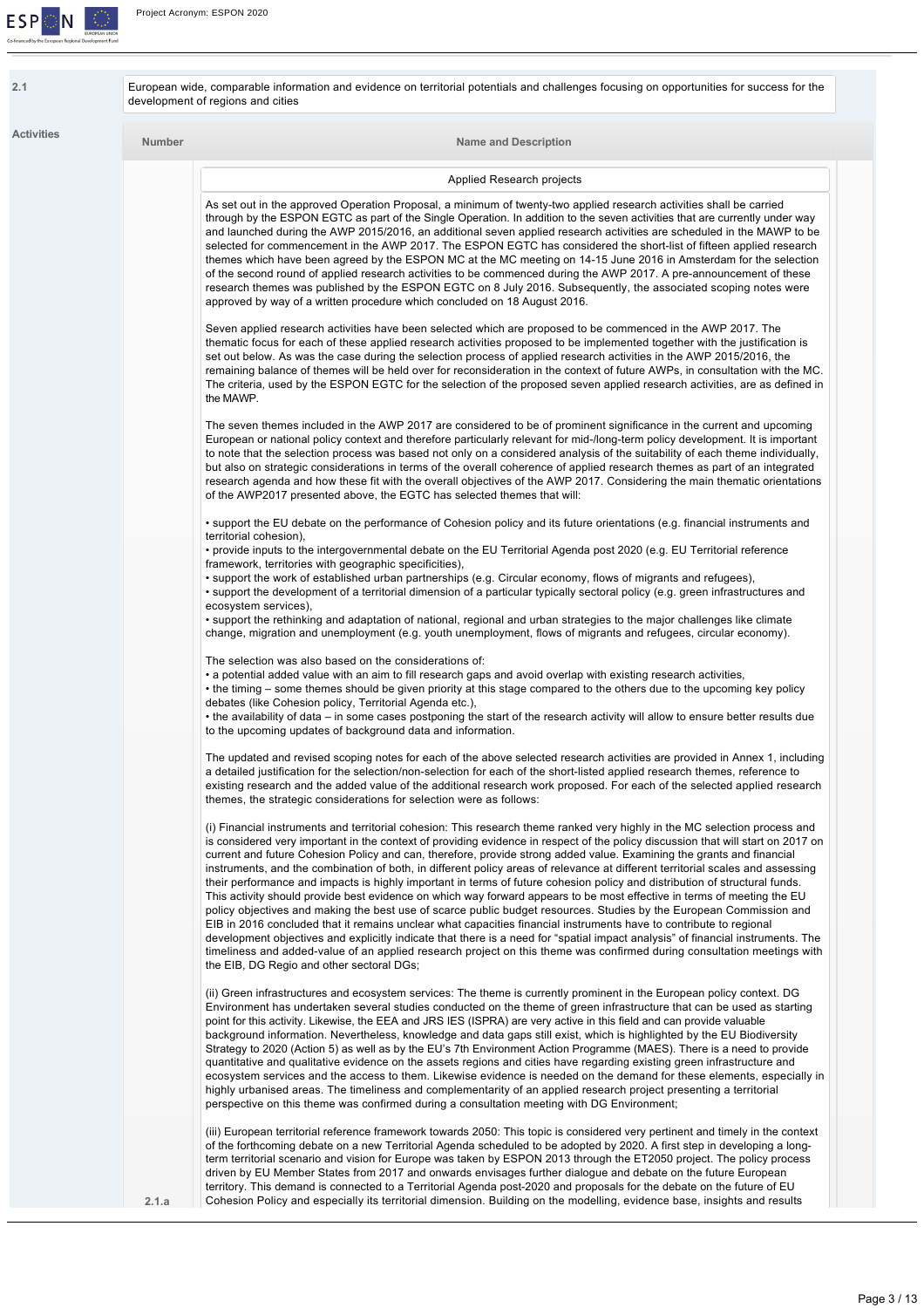

### **Number Name and Description**

from of the ET2050 project, a second step towards a long-term European territorial reference framework should ensure substantial dialogue among policy makers involved in both territorial and sectoral policies as well as across administrative levels. This dialogue will request new evidence on additional aspects/approaches, which is likely to require further analytical work, data collection, new model runs, etc. It is considered that an ESPON applied research project could provide a highly valuable and timely input to this process and fits well with the overall strategic objectives of the MAWP;

(iv) Youth unemployment: territorial trends and regional resilience: This is a topic of extremely high political priority in Europe, particularly for peripheral countries/regions and was discussed in detail with DG EMPLOY who expressed a strong demand for a research activity on this theme. In October 2016 the European Commission published a report highlighting the progress of the Youth Guarantee and of the Youth Employment Initiative and EUROCITIES also published its main findings on its survey of the youth guarantee in October 2016. This report highlights the highly variegated territorial approach to the implementation of the youth guarantee. The ESPON EGTC currently has a project ongoing on 'The Geography of New Employment Dynamics in Europe' which will indirectly examine issues of youth unemployment. Nevertheless, it is considered that a project focusing specifically on youth unemployment and the territorial aspects of implementing the youth guarantee, in particular, is timely. This applied research activity should build on the ESPON 2013 project ECR2 (Economic Crisis: Resilience of Regions) project in developing the regional resilience theme;

(v) Circular economy and territorial consequences: The recent adoption of the Circular Economy Package by the European Commission shows the relevance of this theme in the current European policy context. The Package consists of an EU Action Plan for the Circular Economy that establishes a concrete and ambitious programme of action, with measures covering the whole cycle. The package will have to be implemented at national, regional level and city levels by 2020 to reach the set targets. Existing research on the circular economy is lacking a territorial focus. In addition, data at regional level on waste generated and processed and waste flows are lacking. This research activity proposes to examine the possibilities to fill these data gaps by gathering and, if possible, modelling regional data and flows and provide practical guidance for local and regional policy makers as they integrate and complement the measures of the action plan;

(vi) Flows of migrants and refugees: Intra- and extra-European migration is one of the most important socio-economic and political challenges in the EU policy arena today. Intra- and extra-European, regular and irregular migration have different impacts on different parts of Europe and need to be assessed in a wider perspective. The recent events related to the Syrian civil war and the subsequent influx of refugees towards Europe as well as perceptions caused by internal migration that led to 'Brexit' have had a polarsing effect on Europe. However, at present there is a limited understanding of the dynamics at regional and urban level, making it difficult for the researchers to accurately assess the true impacts of migrant and refugee influx on regional and urban economies and labour markets. Furthermore, there is limited knowledge on how different levels of government (from European to local) function within and across different territories to address these migration challenges through relocation and integration policies, institutional practices and funding and how all this impacts the integration capacities of societies and economies of different territorial scales. This activity should provide better understanding on different types of migration patterns and their socio-economic impacts and suggested policy responses;

(vii) Territories with geographical specificities: Regions with specific territorial features have received increasing attention in recent years, most notably in article 174 of the Treaty on the Functioning of the European Union (TFEU). The Territorial Agenda of the EU 2020, agreed in 2011, adopts a similar approach. It deals with specific types of territories by referring to "areas with specific geographic challenges and needs (e.g. structurally weak parts of islands, coastal zones and mountainous areas)". There are a number of existing research reports on this topic. The added value of the ESPON study will be using up to date data at the lowest regional levels and LAU data in particular. The project will go beyond data collection and analysis of territorial trends and patterns by exploring the concept and implementation of tailored and placebased policy approaches with regard to the great diversity within certain types of territories, which requires a stronger coordination of the activities of different sectors and of different administrative levels;

For the short-listed applied research themes that were not selected for the AWP 2017 please refer to Annex 1 for the justifications for non-selection.Based on the justifications provided above and in Annex 1, it can be seen that nine of fifteen short-listed themes will be taken up by the ESPON EGTC either as an SO1, SO2 or SO3 activity. The remaining themes will be reconsidered again in the context of the AWP 2018.

As was the case in the AWP 2015/2016, each of the selected activities will be implemented by way of an external service contract procured via an open EU wide tendering procedure. The PST members, to be selected by the MC for each applied research project during the approval process for this AWP, shall be fully involved throughout the lifecycle of the projects, from reviewing the terms of reference to providing feedback on the final deliverables. The total budget for all seven themes amounts to €4,850,000. The precise budget for each applied research will be allocated based on further detailed consideration of the terms of reference, including the range of activities, data availability, number of case studies etc. The duration of each activity will be between eighteen and twenty-four months.

The primary target group addressed by the applied research activities are policymakers and practitioners at European and national levels responsible for territorial development, planning, policies and perspectives, including authorities implementing EU funded programmes. The territorial evidence resulting from the applied research has been requested by the ESPON MC and the European Commission making them clear target groups. The secondary tier target group consisting of policy officers and planners in regional and local authorities as well as EU organisations and academia in the field of territorial development and research. Here again, the new evidence will support the benchmarking of regions and municipalities in the European context which is helpful for regional/local policy development. They include regional authorities with responsibilities for territorial development and cohesion, spatial planning policies, etc. Moreover, European level umbrella organisations representing groupings of regions and municipalities will also benefit such as CEMR, Eurocities, CPMR, MOT, AEBR, etc. Beyond the policy making community, scientists, teachers and students can benefit from the new evidence produced as an important source of analytical data and evidence.

14,623 / 15,000 characters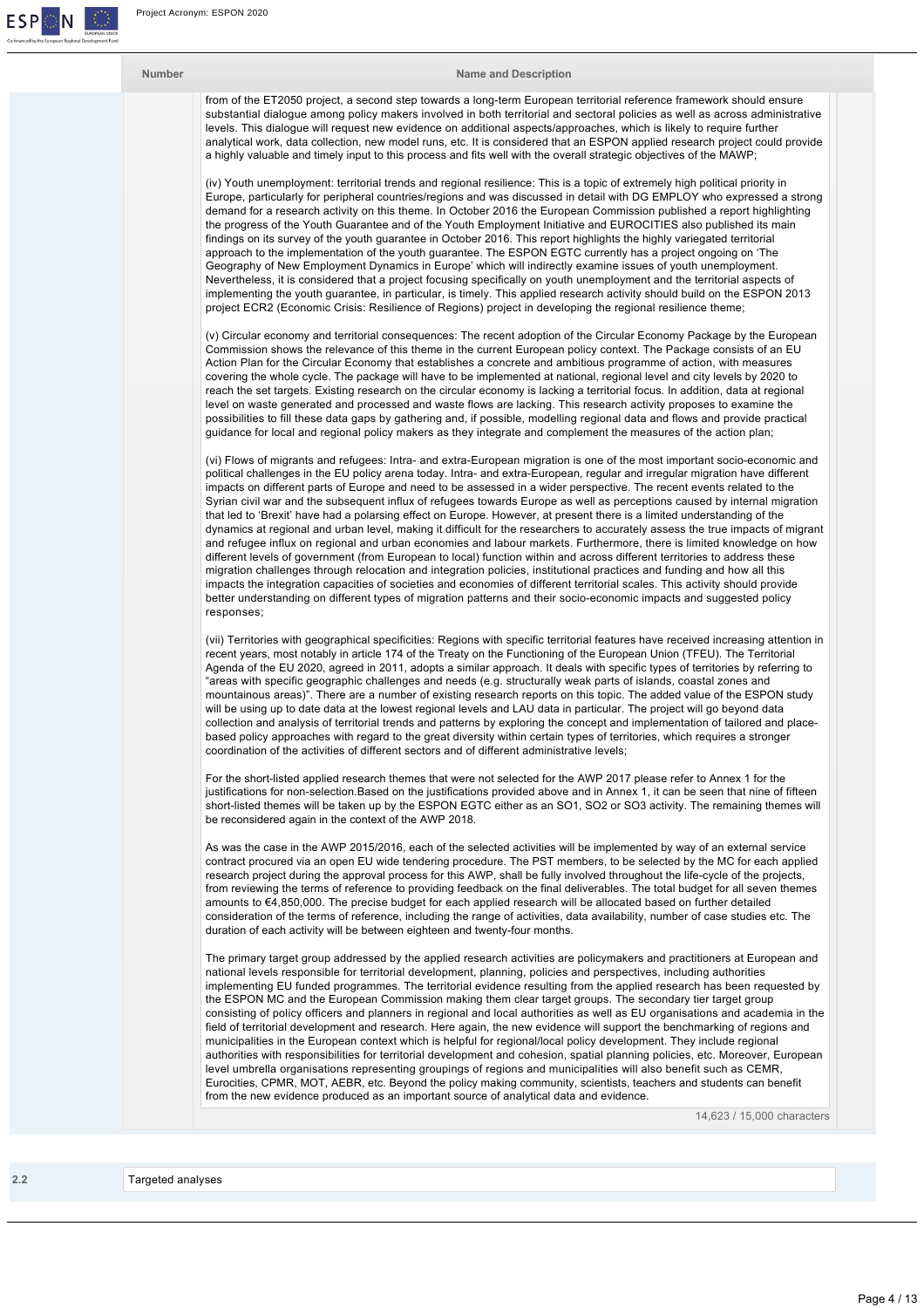

| Activities | <b>Number</b> | <b>Name and Description</b>                                                                                                                                                                                                                                                                                                                                                                                                                                                                                                                                                                                                                                                                                                             |
|------------|---------------|-----------------------------------------------------------------------------------------------------------------------------------------------------------------------------------------------------------------------------------------------------------------------------------------------------------------------------------------------------------------------------------------------------------------------------------------------------------------------------------------------------------------------------------------------------------------------------------------------------------------------------------------------------------------------------------------------------------------------------------------|
|            |               | <b>Targeted Analyses Projects</b>                                                                                                                                                                                                                                                                                                                                                                                                                                                                                                                                                                                                                                                                                                       |
|            |               | The MAWP sets out the process by which targeted analyses projects will be selected and implemented. An indicative total<br>of six targeted analyses projects are foreseen in the MAWP to be commenced in 2017.                                                                                                                                                                                                                                                                                                                                                                                                                                                                                                                          |
|            |               | Demand for targeted analyses projects remains very high amongst stakeholders with at total of twenty-eight proposals<br>received during the AWP 2015/2016 of which six have been selected. The ESPON EGTC considers that, given the high level<br>of popularity amongst stakeholders for this activity, it is appropriate to increase the level of ambition during the AWP 2017. It<br>is therefore proposed to select a total of eight targeted analyses projects during the AWP 2017, subject to demand and<br>quality. This additional level of ambition has been selected with due cognisance of the internal ESPON EGTC human and<br>financial resources to manage these activities.                                               |
|            |               | In order to achieve this increased level of ambition, the ESPON EGTC proposes to implement additional outreach efforts to<br>inform potential stakeholders of the opportunity to submit proposals. For example, during ESPON seminars dedicated<br>sessions involving stakeholders from selected targeted analyses projects can provide feedback and advice to potential<br>stakeholders on the process of preparing a high-quality stakeholder proposal. The ESPON EGTC also proposes to use the<br>European Week of Regions and Cities to promote targeted analyses projects. Other opportunities will also be used to                                                                                                                |
|            |               | promote targeted analyses projects, such as via the ongoing transnational outreach project, the ECP network,<br>consultations with Directorates-General and stakeholder organisations such as AEBR, CEMR, CPMR, EuroCities, MOT etc.<br>It is also proposed to develop an online forum facility in order to allow stakeholders to network and exchange ideas.                                                                                                                                                                                                                                                                                                                                                                           |
|            | 2.2.a         | In accordance with the MAWP, the first cut-off date for the evaluation of stakeholder proposals by the ESPON EGTC during<br>the AWP 2017 has already been announced as 13 January 2017. The second cut-off point will be in June 2017 at a date to<br>be determined. The timing of the outreach efforts to inform potential stakeholders will be aligned with the defined cut-off<br>dates and the latter will be widely advertised using ESPON web-site, direct mailings, social media, ESPON seminars,<br>European Week of Regions and Cities etc. In addition, an electronic solution for partner search will be introduced and<br>matchmaking opportunities during ESPON outreach events will be offered to potential stakeholders. |
|            |               | The process for publicising the invite for stakeholder proposals, selecting stakeholder proposals and evaluating tender<br>offers will be fully in accordance with the procedures set out and approved in the MAWP.                                                                                                                                                                                                                                                                                                                                                                                                                                                                                                                     |
|            |               | It is proposed to select four proposals from each invite for stakeholder proposals. However, the precise division will be<br>dependent on the quality of the proposals and, subsequently, the tender offers received.                                                                                                                                                                                                                                                                                                                                                                                                                                                                                                                   |
|            |               | The total budget allocation for targeted analyses projects in the AWP 2017 is $\epsilon$ 2,300,000. The exact allocation and<br>absorption of this budget amongst individual targeted analyses projects will also be dependent on the scope of the<br>stakeholder proposals and the tender offers received. All targeted analysis projects will take approximately eighteen<br>months to complete (including the time needed to select stakeholder proposals and implement a public procurement<br>procedure).                                                                                                                                                                                                                          |
|            |               | The key outcome expected to be achieved through targeted analyses projects in the AWP 2017 shall be to extend the use of<br>European territorial evidence in concrete policy processes at national, regional and local level including, for example,<br>regional spatial strategies, maritime spatial strategies, cross-border initiatives etc. Policymakers and other stakeholders<br>contributing to and influencing the policy making process at European, national, regional and local levels as well as                                                                                                                                                                                                                            |

authorities implementing EU funded programmes will be the key target groups.

3,948 / 15,000 characters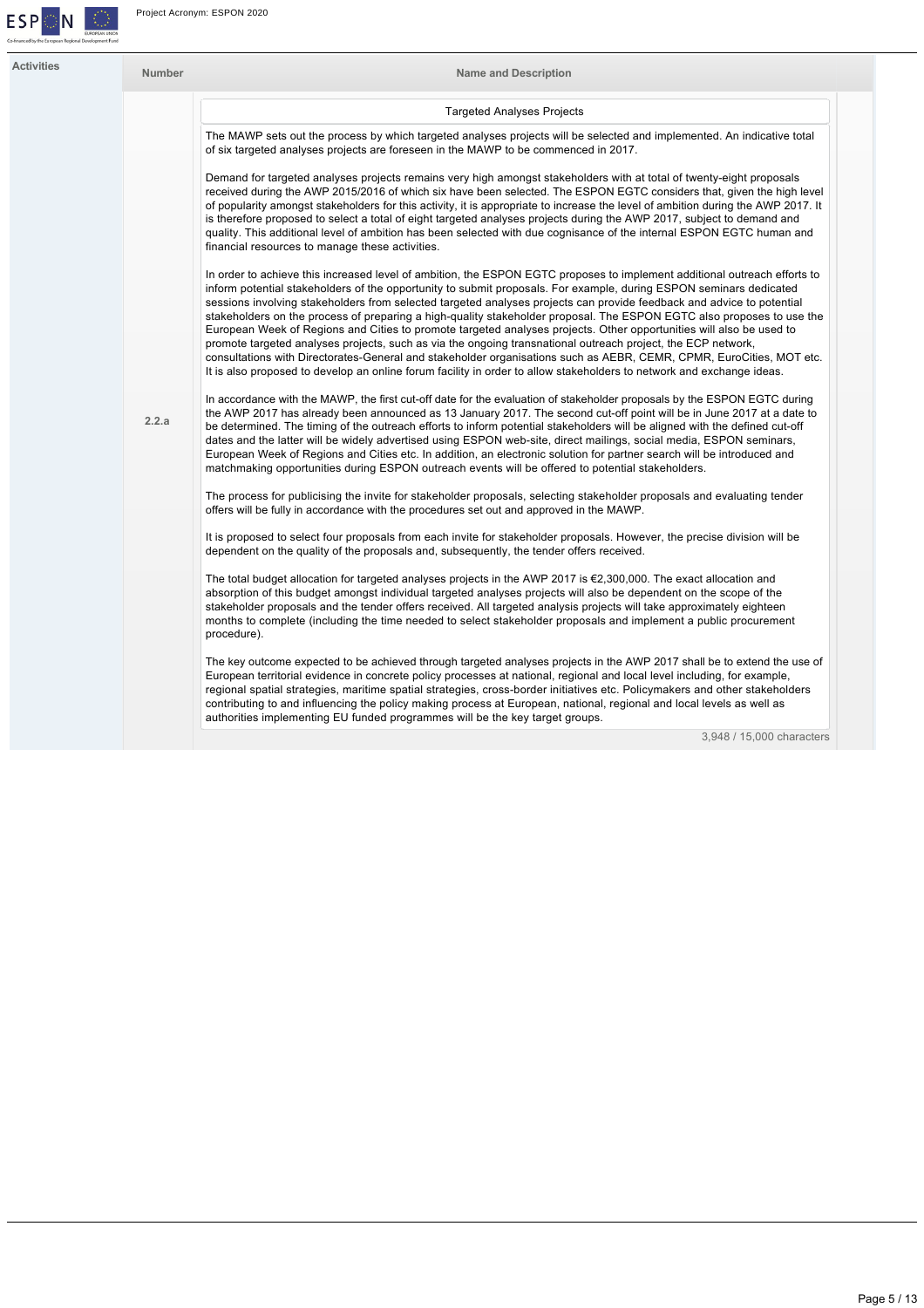

| <b>Number</b> | <b>Name and Description</b>                                                                                                                                                                                                                                                                                                                                                                                                                                                                                                                                                                                                                                         |
|---------------|---------------------------------------------------------------------------------------------------------------------------------------------------------------------------------------------------------------------------------------------------------------------------------------------------------------------------------------------------------------------------------------------------------------------------------------------------------------------------------------------------------------------------------------------------------------------------------------------------------------------------------------------------------------------|
|               | <b>Targeted Evidence Support</b>                                                                                                                                                                                                                                                                                                                                                                                                                                                                                                                                                                                                                                    |
|               | The ESPON EGTC is constantly striving to produce a knowledge base to a level capable of delivering support to EU funded<br>programmes which can help programme bodies in their strategic programming and implementation. Building upon the<br>very positive experience and feedback received during the ESPON 2013 programme for the customised territorial evidence<br>support delivered as part of the 'TerrEvi' project and the high level of demand received from the survey described above, the<br>ESPON EGTC proposes to commence a new activity for targeted evidence support during the AWP 2017.                                                          |
|               | The AWP 2015/2016 included an activity to launch a survey of demand for territorial evidence specifically targeted at EU<br>funded programmes and, on the basis of the response received, to include proposals for activities in the AWP 2017.                                                                                                                                                                                                                                                                                                                                                                                                                      |
|               | Nineteen programme authorities have participated in the survey indicating demand for: (a) a short territorial evidence 'Fact<br>Sheet' for their programme territory and for benchmarking their programme areas in its larger European territorial context;<br>or (b) a more detailed analytical 'Territorial Evidence Report' including territorial benchmarking, analysis, maps, territorial<br>indicators and datasets. This will include practical workshops with stakeholders to identify key challenges and potentials in<br>a European context and which in turn can support the setting of public investment priorities accompanied by tangible<br>targets. |
| 2.2.b         | The objective of this activity is to update and further elaborate methodologies and supporting tools developed during the<br>'TerriEvi' project. This involves:                                                                                                                                                                                                                                                                                                                                                                                                                                                                                                     |
|               | . Building up an evidence-based characterisation (e.g. comparative analysis, network analysis) and appreciation (e.g.<br>SWOT, benchmark) of programme areas.<br>• Identifying territorial structures, trends, perspectives and policy impacts in the European context that may offer<br>opportunities and/or require action from EU funded programmes.                                                                                                                                                                                                                                                                                                             |
|               | The terms of reference for this activity will focus on the specific demands expressed by 19 programme authorities who<br>responded to the survey and will be further refined and developed in consultation with the programme authorities and other<br>strategic stakeholders. The practical results will include territorial fact sheets/evidence packs that programme authorities<br>can use in programme implementation, monitoring, evaluation and post 2020 debates on future programmes. The activity<br>will also examine how the project can be further expanded to other programme authorities in the context of future annual<br>work plans.              |
|               | The primary target group for this activity are EU funded programmes. The total allocated budget for this activity is $6450,000$<br>and it is estimated that it will take approximately eighteen months to complete.                                                                                                                                                                                                                                                                                                                                                                                                                                                 |
|               | 2,762 / 15,000 characters                                                                                                                                                                                                                                                                                                                                                                                                                                                                                                                                                                                                                                           |

|                   | Thematic papers, on specific thematic areas in response to stakeholder demand |                      |
|-------------------|-------------------------------------------------------------------------------|----------------------|
| <b>Activities</b> | Number                                                                        | Name and Description |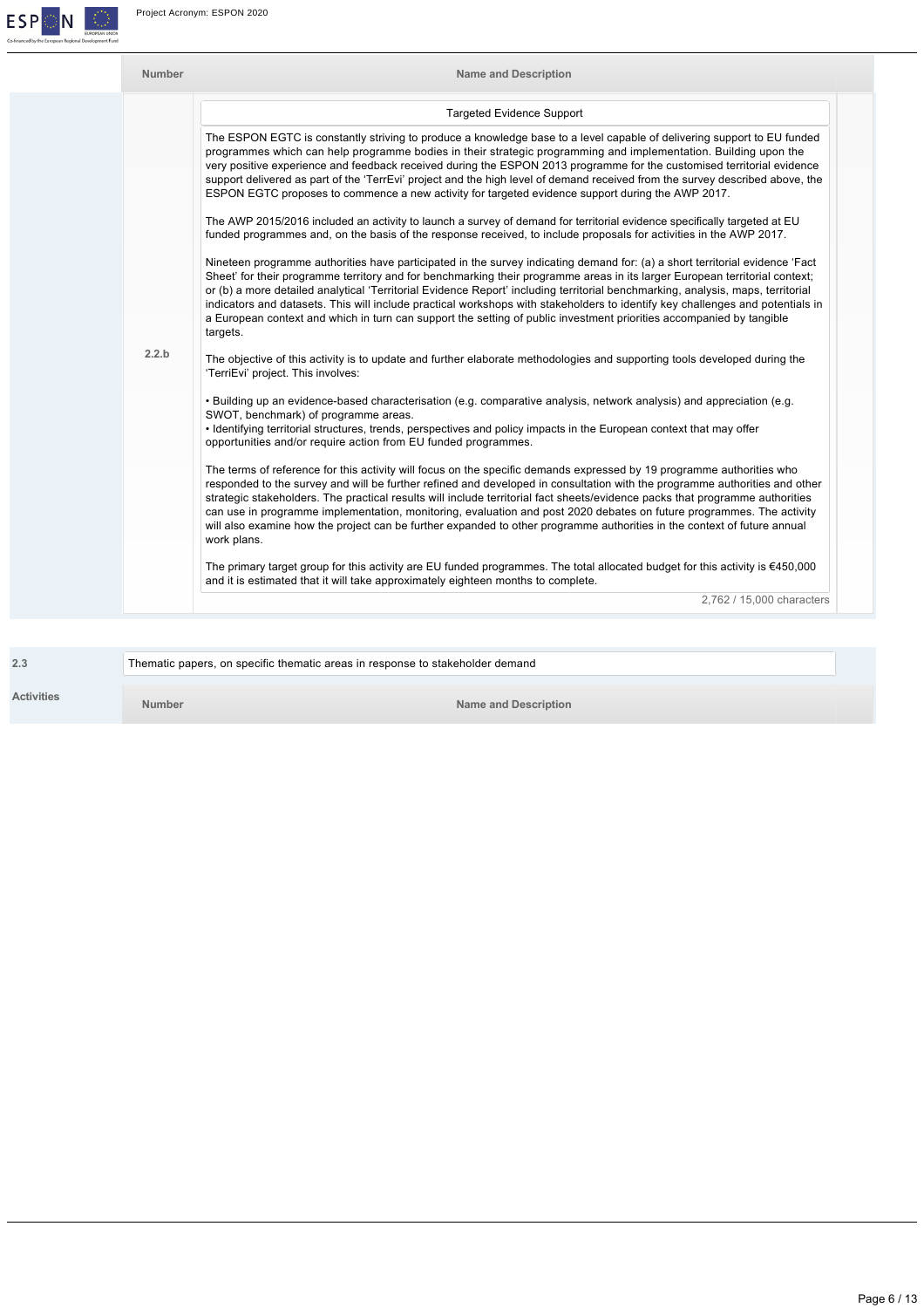

|       | Thematic papers (Policy Briefs & Working Papers)                                                                                                                                                                                                                                                                                                                                                                                                                                                                                                                                                                                                                                                                                                                                                                                                                                                                                                                                                             |
|-------|--------------------------------------------------------------------------------------------------------------------------------------------------------------------------------------------------------------------------------------------------------------------------------------------------------------------------------------------------------------------------------------------------------------------------------------------------------------------------------------------------------------------------------------------------------------------------------------------------------------------------------------------------------------------------------------------------------------------------------------------------------------------------------------------------------------------------------------------------------------------------------------------------------------------------------------------------------------------------------------------------------------|
|       | It is proposed to produce between five and seven policy briefs during the AWP 2017, subject to demand and policy needs.<br>The key results anticipated from the policy briefs prepared during the AWP 2017 shall be to improve the uptake and use of<br>ESPON 2020 results in the policy processes of key target groups at European, national, regional, local level specified<br>below. In this context, the publication of policy briefs shall be closely aligned to key external policy processes and outreach<br>activities in order to maximise their impact.                                                                                                                                                                                                                                                                                                                                                                                                                                           |
|       | Throughout the AWP 2015/2016 the ESPON EGTC has been continuously engaging with forthcoming EU presidencies and<br>other programmes to discuss their demands for policy briefs/working papers. In addition, the ESPON EGTC undertook a<br>survey of MC members to determine the key thematic areas which could be examined in policy briefs. The received<br>proposals were assessed according to the following criteria set in the MAWP:<br>- relevance to key policy process at EU, national, regional and local level;<br>- relevance to EU Presidency priorities;                                                                                                                                                                                                                                                                                                                                                                                                                                        |
|       | - availability of data and evidence, including outputs from SO1, SO2 and SO3 activities.                                                                                                                                                                                                                                                                                                                                                                                                                                                                                                                                                                                                                                                                                                                                                                                                                                                                                                                     |
|       | Based on the evaluation of received proposals and discussions with initiating stakeholders, the following themes for policy<br>briefs/working papers are proposed:                                                                                                                                                                                                                                                                                                                                                                                                                                                                                                                                                                                                                                                                                                                                                                                                                                           |
|       | (i) "Territorial development patterns in territories with geographical specificities in Europe and reflections for an integrated<br>policy approach". This policy brief will be prepared at the request of the Maltese Presidency in the first quarter of 2017 and<br>will feed into the debate on the achievements of EU Cohesion policy, EU Transport policy and the upcoming debate on EU<br>policies post 2020 and EU Territorial Agenda post 2020. The policy brief will synthesise the recent development trends in<br>territories with geographical specificities, including a specific emphasis on accessibility. It will also reflect on possible<br>proposals to implement an integrated policy approach focusing on challenges to be overcome and on development<br>opportunities. The target audience of this policy brief are relevant EU institutions (DG Move, DG Regio, CoR etc.) and<br>national government authorities, as well as other umbrella organisations such as CPMR, EUROMONTANA. |
|       | (ii) Digital transformation in public sector. This policy brief will be developed at the request of the Estonian Presidency in the<br>second half of 2017 to support the debate on the implementation of the Digital agenda, European E-government Action<br>Plan and the work of the urban partnership on Digital transition. The Policy Brief will give a comprehensive overview on e-<br>Government services available in EU regions and present policy recommendations based on best practices and new<br>innovative ideas for further promoting the digital transition of government services at local, regional, national and European<br>levels.                                                                                                                                                                                                                                                                                                                                                      |
| 2.3.a | (iii) Migration and refugees. This working paper was proposed by INTERACT considering the high topicality of this issue on<br>the EU policy agenda, the need to provide tailor-made support instruments and the importance of sharing experience and<br>best practice in dealing with the issue among national, macro-regional, regional and city authorities. The EGTC has<br>decided to join the initiative considering:                                                                                                                                                                                                                                                                                                                                                                                                                                                                                                                                                                                   |
|       | - the previous work done on the subject in cooperation with EUKN, Eurocities and CEMR (published in a policy brief at the<br>end of 2015);<br>- the possibility to support the work of urban partnership on this subject;<br>- the upcoming ESPON research activities on this topic (one targeted analysis and one applied research activity). The<br>interim outcomes of these research activities will be used as a basis for providing ESPON contribution to the working<br>paper.                                                                                                                                                                                                                                                                                                                                                                                                                                                                                                                        |
|       | The outcome of this joint initiative is expected in the second half of 2017 and it will target EU institutions, ETC programme<br>authorities, macro-regional, national, regional and city authorities.                                                                                                                                                                                                                                                                                                                                                                                                                                                                                                                                                                                                                                                                                                                                                                                                       |
|       | (iv) Shrinking and lagging regions / rural areas. This topic for the policy brief/ working paper was proposed by several MC<br>members with an aim to synthesise the key development trends and present key policy messages in relation to the<br>development of areas that are faced with severe depopulation and are economically lagging behind. This policy brief will<br>feed into the debate on the Cohesion policy post 2020 and will use the outcome of the currently ongoing applied research<br>activity on Inner peripheries. The policy brief will target relevant EU institutions and national government authorities.                                                                                                                                                                                                                                                                                                                                                                          |
|       | (v) Regional level territorial units and functional urban areas: governance and planning issues. The development of this<br>topic was highly demanded by MC members and will be developed in the format of one or several policy briefs/working<br>papers on the basis of the upcoming outcomes of ESPON applied research (Territorial Governance and Spatial Planning<br>Systems in Europe) and targeted analysis activities (SPIMA and ACTAREA), as well as using existing OECD and Eurostat<br>data and research. The policy brief/ working paper will be prepared in the course of 2017 and 2018, will feed into the debate<br>on national regional policies and will target national, regional and local governments.                                                                                                                                                                                                                                                                                   |
|       | All proposals for policy briefs/working papers will be further scoped and developed in cooperation with initiating and other<br>relevant stakeholders to increase its potential impact on relevant target audiences and policy processes.                                                                                                                                                                                                                                                                                                                                                                                                                                                                                                                                                                                                                                                                                                                                                                    |
|       | Other proposed topics for policy briefs/ working papers can be considered in the course of 2017 (e.g. on green<br>infrastructures) depending on the topicality of the issue, justifications on the relevance to key policy processes and<br>availability of ESPON research outputs. In addition, a number of thematic proposals will be addressed through other<br>activities proposed by the ESPON EGTC, such as the European Territorial Review, targeted analysis and the proposed<br>specific evidence support to the urban partnerships under the Pact of Amsterdam. As the results of these activities become<br>available, they will be summarised and presented in the form of policy briefs.                                                                                                                                                                                                                                                                                                        |
|       | The policy briefs/working papers will be normally prepared by in-house ESPON EGTC staff. However, a reserve budget of<br>€50,000 has been allocated should external service support be required (mainly in cases when the proposed themes are<br>not covered by existing or ongoing ESPON research activities). The necessity for external service support will be the subject<br>of an ongoing review of internal ESPON EGTC operational requirements and resources.                                                                                                                                                                                                                                                                                                                                                                                                                                                                                                                                        |
|       | 6,582 / 15,000 characters                                                                                                                                                                                                                                                                                                                                                                                                                                                                                                                                                                                                                                                                                                                                                                                                                                                                                                                                                                                    |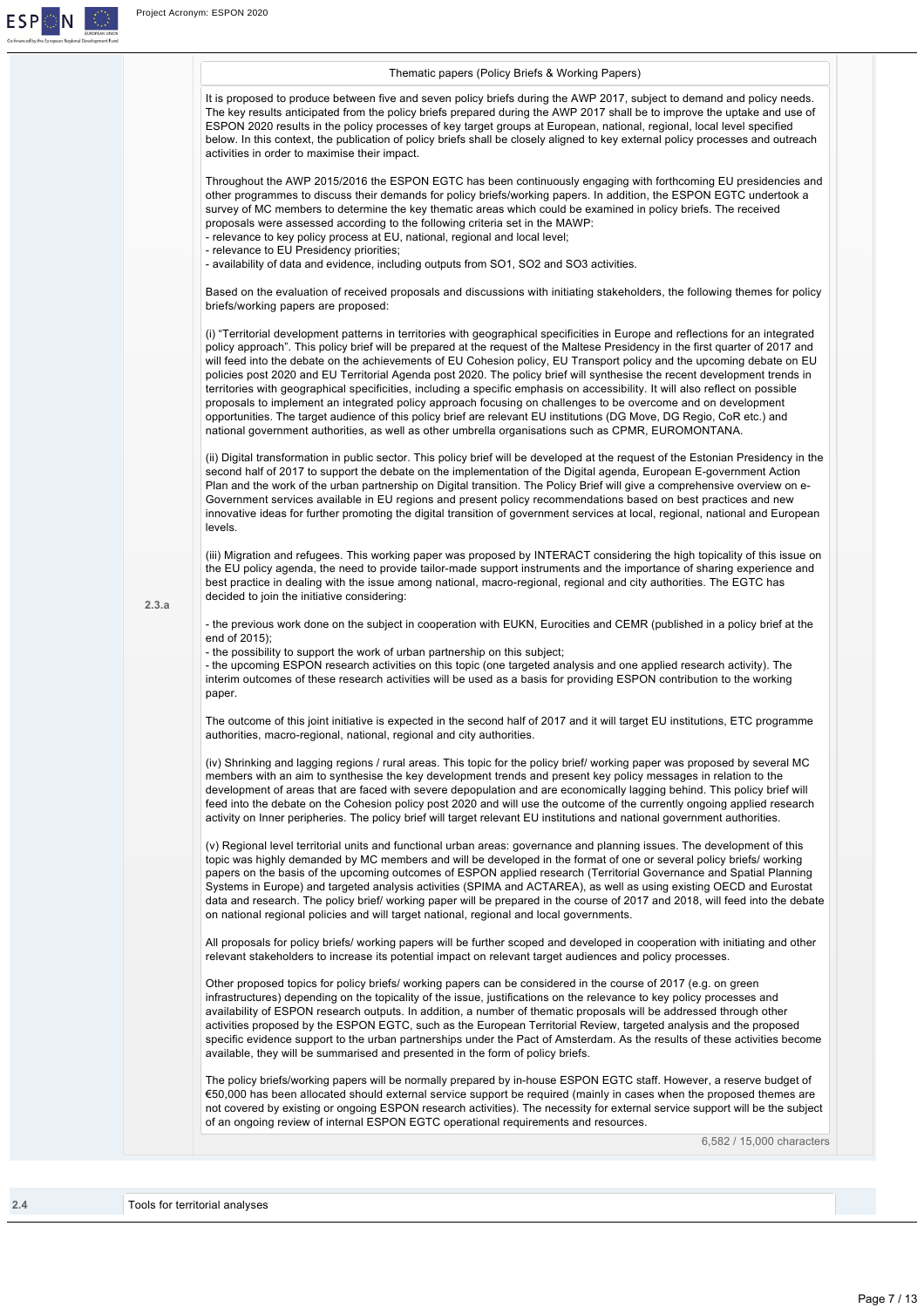

| <b>Activities</b> | <b>Number</b> | <b>Name and Description</b>                                                                                                                                                                                                                                                                                                                                                                                                                                                                                                                                                                                                                                                                                                                                                                                                                                    |
|-------------------|---------------|----------------------------------------------------------------------------------------------------------------------------------------------------------------------------------------------------------------------------------------------------------------------------------------------------------------------------------------------------------------------------------------------------------------------------------------------------------------------------------------------------------------------------------------------------------------------------------------------------------------------------------------------------------------------------------------------------------------------------------------------------------------------------------------------------------------------------------------------------------------|
|                   |               | Develop Tools for Territorial Analysis                                                                                                                                                                                                                                                                                                                                                                                                                                                                                                                                                                                                                                                                                                                                                                                                                         |
|                   |               | Tool - Functional Urban and Metropolitan regions in Europe                                                                                                                                                                                                                                                                                                                                                                                                                                                                                                                                                                                                                                                                                                                                                                                                     |
|                   |               | The implementation of EU policies such as the Cohesion Policy could be improved and strengthened by a functional<br>approach. In this context, functional areas can also be an important scale for targeting policy interventions and for<br>monitoring territorial dynamics in an integrated approach.                                                                                                                                                                                                                                                                                                                                                                                                                                                                                                                                                        |
|                   |               | EU comparable delineations of labour market areas (functional areas) as an alternative to the administrative levels for EU<br>territory analysis have previously been studied by ESPON, OECD and by EUROSTAT (Euro method). Some European<br>countries (such as Switzerland and Germany) have developed policies aimed at supporting these alternative administrative<br>scales and one of the most recent and innovative approaches is related to the so called "Action Areas", consisting of<br>territorial cooperation regions which cover much larger areas than Functional Urban Areas (FUAs) and in most cases<br>networks of cities and towns, including rural areas. These areas are not only defined based on a functional approach (like<br>FUAs) but are also the result of a political will to cooperate and to develop common spatial strategies. |
|                   |               | This theme was previously included in the short-list of thematic priorities selected for applied research activities under<br>SO1. However, following internal consideration by the ESPON EGTC, it is proposed to instead progress this theme under<br>SO3 due to its significant data and indicator components and its potential to serve as an analytical platform for other<br>programme activities and SO1 actions. At the same time, governance issues, originally included in the scoping of a<br>potential applied research activity, will be further developed in the framework of ongoing targeted analyses activities and<br>main policy messages presented in the format of policy briefs/ working papers.                                                                                                                                          |
|                   | 2.4.a         | This activity will be aimed at analysing, comparing and benchmarking functional urban areas and labour market areas in<br>Europe in a set of indicators. The tool will be developed by gathering data on the current situation and recent trends on<br>FUAs in Europe based on ongoing work and previous studies on this topic from ESPON, EC/OECD and EUROSTAT.<br>Complementarities will be developed with the EU Urban Data Platform.                                                                                                                                                                                                                                                                                                                                                                                                                       |
|                   |               | In addition, innovative experiences from Member States and Partner States shall be taken into consideration as case<br>studies. The output shall be a detailed analysis of functional and metropolitan regions in Europe and how such<br>geographical scales could be further enhanced through governance and cooperation to promote an open and polycentric<br>Europe.                                                                                                                                                                                                                                                                                                                                                                                                                                                                                        |
|                   |               | PST members will be involved in this activity for reviewing the terms of reference, evaluating the offers received, as well as<br>in the implementation process. In addition, EUROSTAT should also be involved as stakeholder in the implementation of<br>this activity.                                                                                                                                                                                                                                                                                                                                                                                                                                                                                                                                                                                       |
|                   |               | This activity will cover the entire European territory and all types of functional urban areas and metropolitan regions. The<br>main target group to be addressed by this activity are European, national and regional public authorities as well as cross-<br>border and transnational areas (including macro-regions).                                                                                                                                                                                                                                                                                                                                                                                                                                                                                                                                       |
|                   |               | This activity will be implemented via an external expertise service contract with a total contracted value of up to $\epsilon$ 500,000<br>and will take approximately eighteen months to complete.                                                                                                                                                                                                                                                                                                                                                                                                                                                                                                                                                                                                                                                             |
|                   |               | 3,370 / 15,000 characters                                                                                                                                                                                                                                                                                                                                                                                                                                                                                                                                                                                                                                                                                                                                                                                                                                      |
|                   |               | Develop Tools for Territorial Analysis                                                                                                                                                                                                                                                                                                                                                                                                                                                                                                                                                                                                                                                                                                                                                                                                                         |
|                   |               | Tool - Macro-Regional monitoring                                                                                                                                                                                                                                                                                                                                                                                                                                                                                                                                                                                                                                                                                                                                                                                                                               |
|                   |               | The territorial monitoring tools to be developed by the ESPON EGTC for European macro-regions shall respond to<br>demands from stakeholders involved in the macro-regional development processes. The main outcomes are custom-<br>made territorial monitoring tools to policy makers and stakeholders involved in the EU Strategies for the Baltic Sea Region<br>and the Danube Region. The activities for the Adriatic and Ionian Region and the Alpine Space will be developed at a later<br>stage in order to be aligned with the implementation timetable of the European Commission.                                                                                                                                                                                                                                                                     |
|                   | 2.4.b         | The monitoring systems shall provide for better understanding, benchmarking of the macro-regions in Europe, regions or<br>cities, including small and medium sized towns and their agglomerations, within a broader European context (the top-down<br>component). At the same time, the tools shall make it possible to monitor development within the macro-regional territories<br>in relation to the specific policy priorities defined in the macro-regional strategies and, on that basis, to understand internal<br>dynamics and diversities (the bottom up component). In addition, it should also include a direct link to the ESPON<br>Database, the European Territorial Monitoring System (ETMS) and the Knowledge and Expertise in European Programmes<br>(KEEP) database.                                                                         |
|                   |               | The main target groups to be addressed by this activity are authorities implementing EU funded programmes for macro-<br>regions, e.g. DG for Regional and Urban Policy, Committee of the Regions, JRC, EEA, European Presidencies, national<br>ministries and regional authorities with responsibility for territorial development and spatial strategies etc, in particular<br>experts and analysts working for these authorities.                                                                                                                                                                                                                                                                                                                                                                                                                            |
|                   |               | This activity will be implemented via an external service contract with a total contracted value of up to $\epsilon$ 200,000 and will take<br>approximately eighteen months to implement.                                                                                                                                                                                                                                                                                                                                                                                                                                                                                                                                                                                                                                                                      |
|                   |               | 1,922 / 15,000 characters                                                                                                                                                                                                                                                                                                                                                                                                                                                                                                                                                                                                                                                                                                                                                                                                                                      |
|                   |               |                                                                                                                                                                                                                                                                                                                                                                                                                                                                                                                                                                                                                                                                                                                                                                                                                                                                |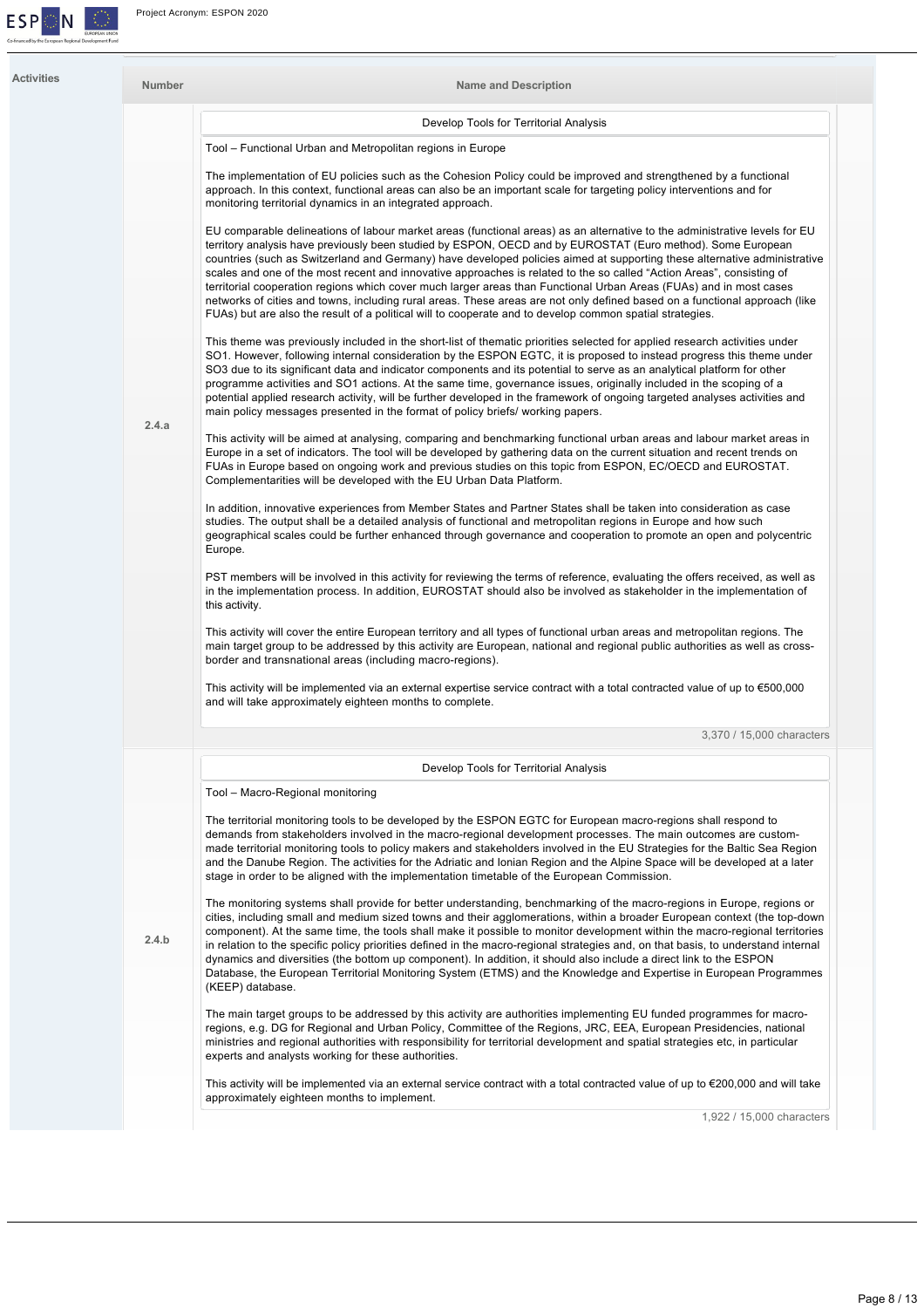| <b>Number</b> | <b>Name and Description</b>                                                                                                                                                                                                                                                                                                                                                                                                                                                                                                                                                                                                                                                                                                                                                                                                                                                                                    |
|---------------|----------------------------------------------------------------------------------------------------------------------------------------------------------------------------------------------------------------------------------------------------------------------------------------------------------------------------------------------------------------------------------------------------------------------------------------------------------------------------------------------------------------------------------------------------------------------------------------------------------------------------------------------------------------------------------------------------------------------------------------------------------------------------------------------------------------------------------------------------------------------------------------------------------------|
|               | Develop Tools for Territorial Analysis                                                                                                                                                                                                                                                                                                                                                                                                                                                                                                                                                                                                                                                                                                                                                                                                                                                                         |
|               | Tool - Update ETMS                                                                                                                                                                                                                                                                                                                                                                                                                                                                                                                                                                                                                                                                                                                                                                                                                                                                                             |
| 2.4.c         | The current ESPON European Territorial Monitoring System (ETMS) tool aims at the continuous observation and monitoring<br>of territorial trends in relation to policy objectives of Territorial Cohesion. It provides statistical information and practical<br>evidence on territorial trends, dynamics, patterns and structural changes related to Europe's main territorial policies and<br>objectives. It is proposed that the ESPON ETMS will be updated during the AWP 2017 and include a direct link to the<br>ESPON Database. It is also envisaged that the macro-regional tools, also to be developed in the AWP 2017, shall be linked<br>to the ETMS in order to ensure coherence between ESPON tools.                                                                                                                                                                                                |
|               | The main target groups to be addressed by this activity are European, national, regional and local public authorities as well<br>as authorities implementing EU funded programmes for regions, cross-border and transnational areas (including macro-<br>regions).                                                                                                                                                                                                                                                                                                                                                                                                                                                                                                                                                                                                                                             |
|               | This activity will be implemented via an external service contract with a contracted value of up to $\epsilon$ 50,000 and will take<br>approximately six months to implement.                                                                                                                                                                                                                                                                                                                                                                                                                                                                                                                                                                                                                                                                                                                                  |
|               | 1,110 / 15,000 characters                                                                                                                                                                                                                                                                                                                                                                                                                                                                                                                                                                                                                                                                                                                                                                                                                                                                                      |
|               | Develop Tools for Territorial Analysis                                                                                                                                                                                                                                                                                                                                                                                                                                                                                                                                                                                                                                                                                                                                                                                                                                                                         |
|               | Data - Indicator Development: Big Data                                                                                                                                                                                                                                                                                                                                                                                                                                                                                                                                                                                                                                                                                                                                                                                                                                                                         |
|               | Triggered by requests for more up-to-date ESPON evidence on territorial development tendencies, voiced recently by<br>programme secretariats of other Structural Funds programmes, it is important for ESPON to explore innovative possibilities<br>to analyse open source data from the Web, such as the so-called Big Data.                                                                                                                                                                                                                                                                                                                                                                                                                                                                                                                                                                                  |
|               | Using the growing pool of "Big Data" may bring new and interesting opportunities to support policy with up-to-date<br>information with relevance for territorial analysis. The combination of official statistical information and media information or<br>other open data may be particularly interesting for the analyses of recent dynamics of housing prices in cities. However, the<br>use of Big Data in the context of ESPON territorial analyses require a thoroughly consideration on how to apply them in<br>order to bring reliable information with short notice on territorial tendencies.                                                                                                                                                                                                                                                                                                        |
| 2.4.d         | Taking also into account the priority themes of the urban agenda and the fact that cities are facing major challenges, such<br>as social exclusion, air pollution, unemployment or affordable housing prices, it is important to collect and generate<br>information that could bring new knowledge on European cities.                                                                                                                                                                                                                                                                                                                                                                                                                                                                                                                                                                                        |
|               | The aim of this activity is to collect and monitor data on residential dwelling transactions in European cities gathering<br>information from open data sources on prices asked, paid, type of dwelling, newly built and existing stock. This should<br>explore spatial patterns of housing prices in European cities over time, using data generated by real estate portals. Data<br>will be gathered using Internet sources (as Big Data), verified against official statistical data sources and analysed in<br>relation to other indicators in order to measure the overall well-being in European cities.                                                                                                                                                                                                                                                                                                 |
|               | The outcome could support the production of timely and policy relevant analysis upon demand from target stakeholders at<br>EU and national, regional and local levels (and specifically city authorities). For example, the outcome could support the<br>production of policy relevant analysis upon demand from stakeholders (SO2) or policy briefs/working papers.                                                                                                                                                                                                                                                                                                                                                                                                                                                                                                                                           |
|               | The purchase of data will be made via public procurement and the budget allocated is $\epsilon$ 75,000.                                                                                                                                                                                                                                                                                                                                                                                                                                                                                                                                                                                                                                                                                                                                                                                                        |
|               | 2,261 / 15,000 characters                                                                                                                                                                                                                                                                                                                                                                                                                                                                                                                                                                                                                                                                                                                                                                                                                                                                                      |
|               | Develop Tools for Territorial Analysis                                                                                                                                                                                                                                                                                                                                                                                                                                                                                                                                                                                                                                                                                                                                                                                                                                                                         |
|               | Data - Purchase of data                                                                                                                                                                                                                                                                                                                                                                                                                                                                                                                                                                                                                                                                                                                                                                                                                                                                                        |
|               | The shift in emphasis on investment, performance monitoring and territorial dimension of Cohesion Policy is requiring high<br>quality, relevant and up-to-date territorial analysis and data at different geographical scales and European coverage. Also<br>the importance given to urban issues and the work towards an EU Urban Agenda requires up-to-date data at finer<br>geographical scale.                                                                                                                                                                                                                                                                                                                                                                                                                                                                                                             |
| 2.4.e         | The aim of this activity is to ensure, in case of need, funds are available for the purchase of data (geographic, statistic, grid<br>etc) that could support the production of timely and policy relevant analysis upon demand from target stakeholders at EU<br>and national, regional and local levels. This activity is proposed as complementary to all other research activities that will<br>produce and update a considerable amount of datasets. This activity will serve ad hoc needs of acquiring data that might<br>be used for in-house research activities e.g. Producing a policy brief on a specific subject where ESPON data is limited.<br>The specific target groups for this activity will depend on the data that will be selected for purchase. The purchase of data<br>will be done via a public procurement procedure and will have a maximum value of $\epsilon$ 10,000 (contingency). |

| 2.5               | Stimulate the use of tools |                             |  |
|-------------------|----------------------------|-----------------------------|--|
| <b>Activities</b> | <b>Number</b>              | <b>Name and Description</b> |  |
|                   |                            |                             |  |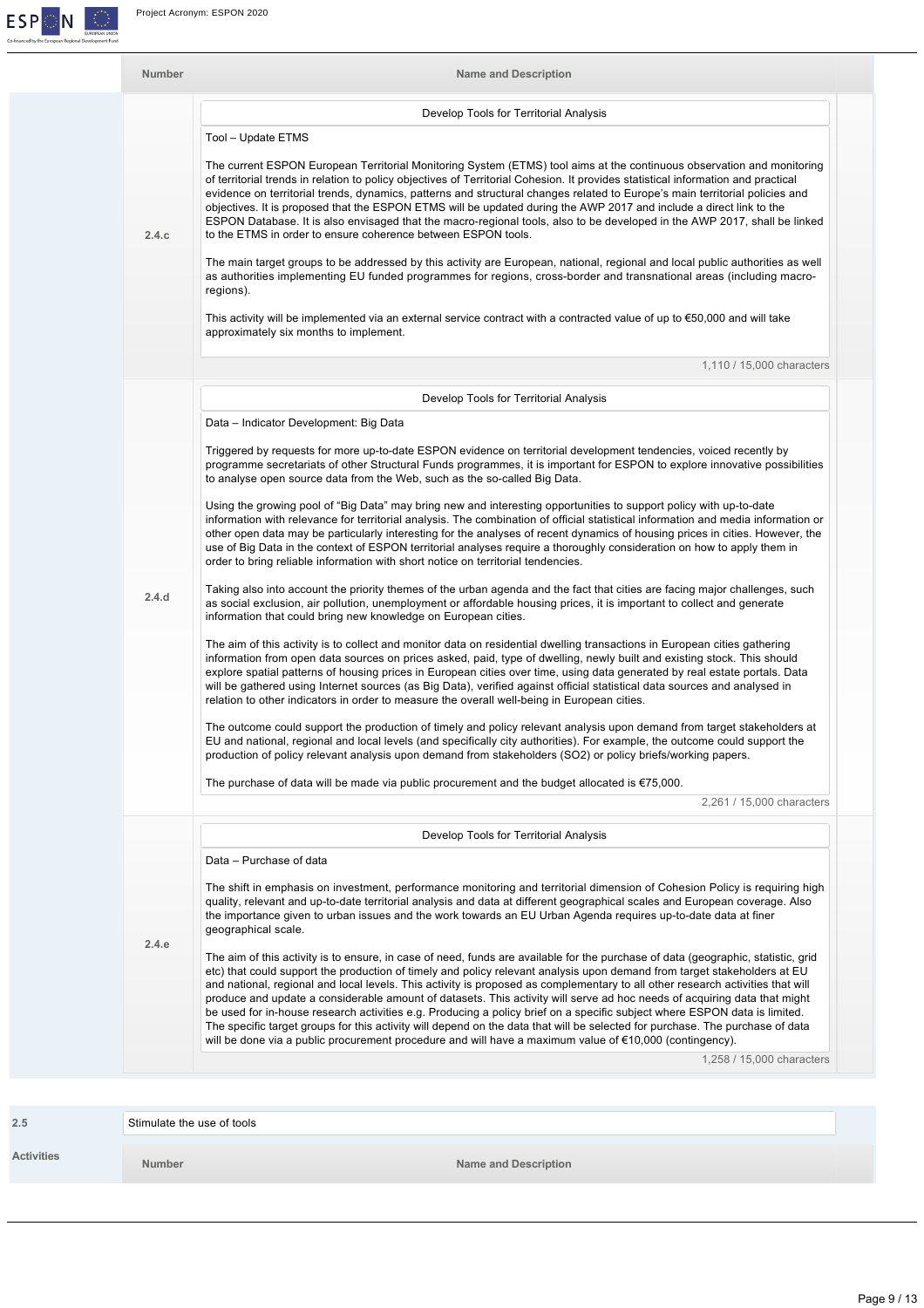

|       | Stimulate use of tools                                                                                                                                                                                                                                                                                                                                                                                                            |
|-------|-----------------------------------------------------------------------------------------------------------------------------------------------------------------------------------------------------------------------------------------------------------------------------------------------------------------------------------------------------------------------------------------------------------------------------------|
|       | The ESPON EGTC foresees to carry out the following three activities to promote the use of tools in the AWP 2017 and to<br>ensure their coherence and integration:                                                                                                                                                                                                                                                                 |
|       | (i) Organise an integrated ESPON 'toolbox' with a user-friendly access point. This should enable synergies between<br>different tools and make the scientific and policy making communities better aware of their existence and functionalities.<br>The integrated ESPON 'toolbox' will be based on the results of the ESPON study "Feasibility Study on ESPON on the Web"<br>and be integrated as part of the new ESPON website. |
|       | (ii) Establish a system and procedure that can be used to continuously offer technical support on tools to all interested<br>stakeholders. To facilitate this, a special online enquiry form, including a dialogue box and a Frequently Asked Queries<br>(FAQ) page, will be developed on the new ESPON website which will provide the opportunity for rapid response to technical<br>queries.                                    |
|       | (iii) Promote and facilitate the use of ESPON tools at events, workshops and seminars and joint working with other<br>organisations such as Committee of the Regions.                                                                                                                                                                                                                                                             |
| 2.5.a | The main target groups to be addressed by these activities are European, national, regional and local public authorities as<br>well as authorities implementing EU funded programmes for regions, cross-border and transnational areas (including<br>macro-regions). These activities shall in particular target experts and analysts working for these authorities.                                                              |
|       | The organisation of an integrated ESPON toolbox will be implemented partly within the external service contract "Redesign<br>the ESPON Website" and partly via a service upon request for the external service contract "Web services and IT-Solutions"<br>(2016-2019)" commenced during the AWP 2015/2016.                                                                                                                       |
|       | The development and management of a technical support system will be implemented partly in-house by developing a<br>procedure for handling queries, the dialogue box and the FAQ section, and partly via a service upon request for the external<br>expertise service contract of the "Web services and IT-Solutions (2016-2019)".                                                                                                |
|       | The promotion of tools at events, workshops, etc. will be implemented using in-house capacity combined with contracting<br>specialist expertise and technical knowledge via public procurement.                                                                                                                                                                                                                                   |
|       | For the tool promotion at events, a budget allocation of €20,000 has been set aside. The two other activities will make use<br>of the budgets of the service contracts being implemented under separate activities under SO4.                                                                                                                                                                                                     |
|       | 2,485 / 15,000 characters                                                                                                                                                                                                                                                                                                                                                                                                         |

| 2.6                | Events        |                             |
|--------------------|---------------|-----------------------------|
| <b>A</b> efivities | <b>Number</b> | <b>Name and Description</b> |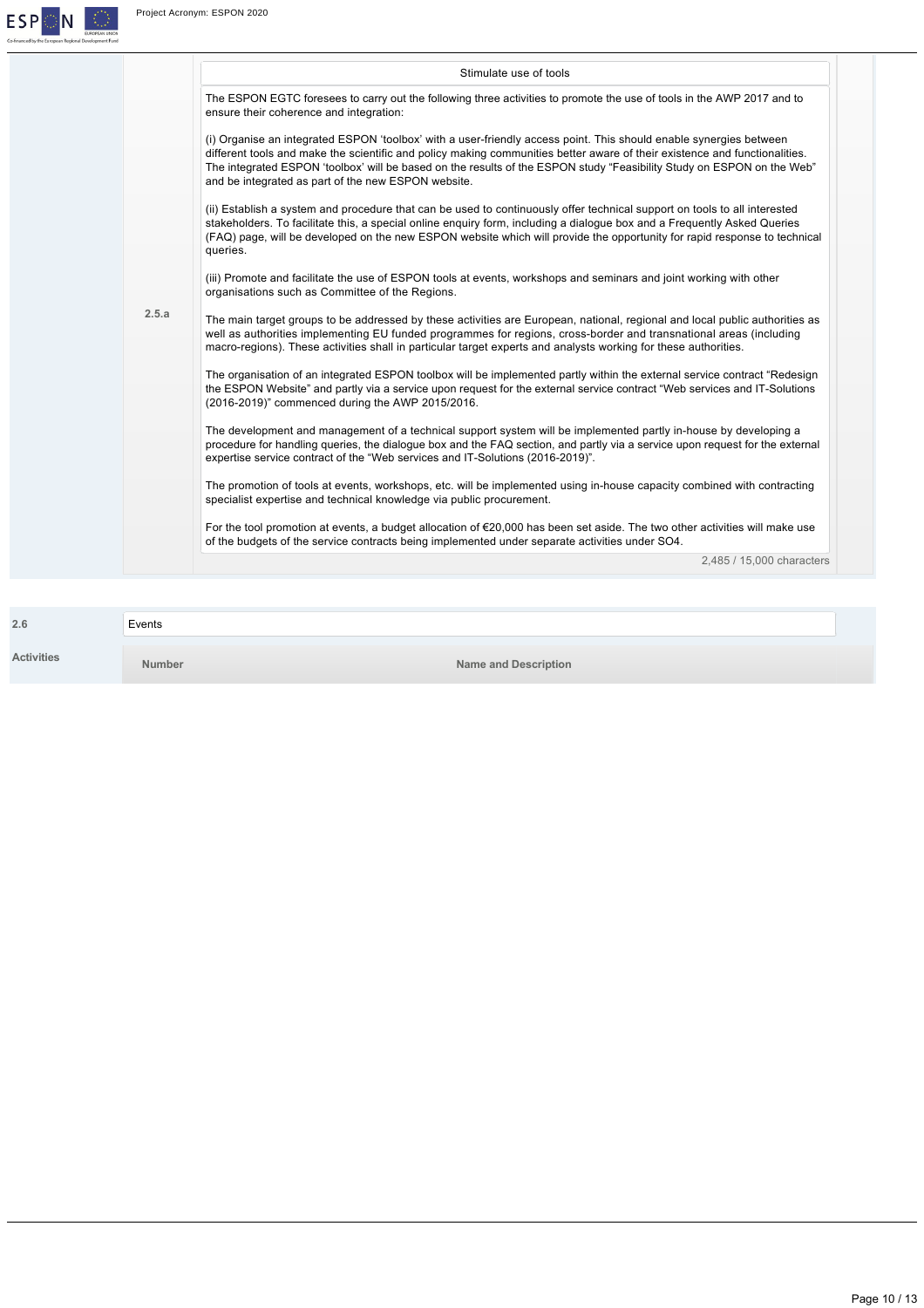**ESP** 

IΝ

|       | European Outreach Events                                                                                                                                                                                                                                                                                                                                                                                                                                         |
|-------|------------------------------------------------------------------------------------------------------------------------------------------------------------------------------------------------------------------------------------------------------------------------------------------------------------------------------------------------------------------------------------------------------------------------------------------------------------------|
|       | The ESPON EGTC will organise four outreach events at European level during the AWP 2017 as follows:                                                                                                                                                                                                                                                                                                                                                              |
|       | (i) Seminar in cooperation with the Maltese EU Presidency in May 2017 ( $\epsilon$ 30,000)                                                                                                                                                                                                                                                                                                                                                                       |
|       | (ii) A workshop on a key policy relevant thematic area to be determined in the first half of 2017 ( $€15,000$ ).                                                                                                                                                                                                                                                                                                                                                 |
|       | (iii) Seminar in cooperation with the Estonian EU Presidency in December 2017 (€30,000).                                                                                                                                                                                                                                                                                                                                                                         |
|       | (iv) Conference on the 'Review of the European Territory' publication and cohesion policy to be held in the second half of<br>2017. This event will be primarily aimed at presenting and discussing territorial dimensions of cohesion policy and to<br>inform and influence the political process with data and analyses on current territorial trends, dynamics, impacts and<br>potential responses through cohesion policy (€35,000).                         |
|       | (v) Joint events with other European Territorial Co-operation programmes ( $€5,000$ ).                                                                                                                                                                                                                                                                                                                                                                           |
| 2.6.a | In addition to the above, the ESPON EGTC will seek to jointly organise activities in cooperation with other institutions and<br>EU funded programmes, such as Urbact, Interact, Interreg Europe, and participate in external events, including debates<br>with policymakers, practitioners and academia.                                                                                                                                                         |
|       | Debates during the Outreach events will be supported by a number of publications that will be prepared in the course of<br>2017: European Territorial Review, policy briefs and working papers specified in the other sections of this work plan.                                                                                                                                                                                                                |
|       | All outreach activities will be carried out in accordance with the Outreach Strategy and will seek to mobilise the capacities of<br>the ECP network. The role of the ECPs will cover the following potential tasks related to European Outreach: dissemination<br>of information on public calls for tender, circulating information about new ESPON products, supporting the EGTC in finding<br>speakers for events (upon demand), and participation at events. |
|       | The ECPs will also be a strategic resource for the Transnational Outreach Project. They will be actively consulted in the<br>needs analysis for the transnational outreach strategy. Their roles will be defined based on the outcomes of this                                                                                                                                                                                                                   |
|       | consultation and in line with the strategy. It is envisaged that this could include: proposing ideas for transnational outreach<br>activities (events, publications) to the EGTC and the service provider, including proposed scoping (policy interest,<br>transnational themes, format, etc.); proposals for the organisation of concrete transnational events (speakers, ideas for                                                                             |
|       | venues, etc.) etc. In accordance with the digital focus of the Outreach Strategy, web streaming is proposed for the seminars<br>and the conference. In addition, a budget has been allocated for promotional videos to be produced for events.                                                                                                                                                                                                                   |
|       | 2.696 / 15.000 characters                                                                                                                                                                                                                                                                                                                                                                                                                                        |

# **3. Foreseen outputs achievement (completed activities)**

| <b>Output Indicator</b>                                          | Quantification |  |
|------------------------------------------------------------------|----------------|--|
| OI01 Absorption of Priority Axis 1 Programme Budget (Unit: Euro) | 9,514,890      |  |
| OI01 Number of applied research outputs (Unit: Number)           | 6              |  |
| OI02 Number of targeted analysis (Unit: Number)                  | 3              |  |
| OI03 Number of thematic focus papers (Unit: Number)              | 12             |  |
| OI04 Number of ESPON tools maintained and created (Unit: Number) |                |  |
| OI05 Number of ESPON outreach events (Unit: Number)              | 9              |  |
| OI06 Number of ESPON outreach publications (Unit: Number)        | 12             |  |
| OI07 Number of Territorial Observations/Reports (Unit: Number)   |                |  |

# **4. Management and Implementation**

**Management and implementation** The ESPON EGTC has made significant progress during the AWP 2015/2016 in recruiting the necessary staff indicated in the Operation Proposal. As a result, the critical personnel required for the core management structure are now in place, including a new director, two new heads of unit and other key additional staff such as the lawyer, project and financial experts. During the AWP 2017, it is anticipated that the ESPON EGTC will be staffed to its full complement, which will ensure the efficient achievement of the activities foreseen in the AWP 2017 and the enhanced ambition proposed. As a consequence, the internal coordination and management arrangements as set out in Section D.2 of the Operation Proposal and which are essential to ensure high quality, coordinated and timely delivery of outputs, will be fully operational.

> In addition, during the AWP 2017, the Senior Scientific Quality Management (SSQM) will be in situ to help ensure that activities of the AWP 2017 achieve scientific excellence and impeccable analytical standards in order to ensure the ESPON EGTC to be recognised as the benchmark for European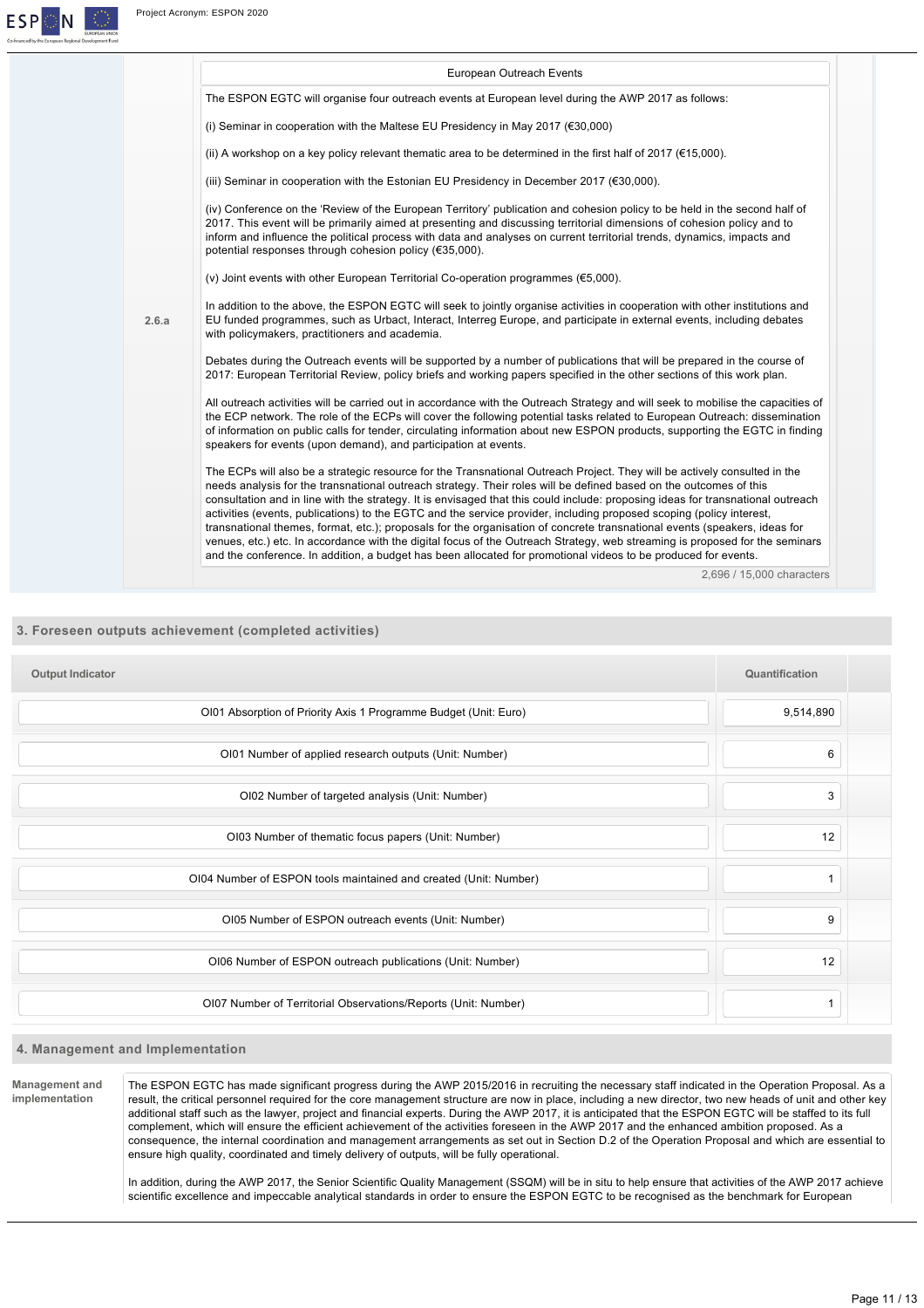

territorial evidence production.

The PSTs are a major innovation of the ESPON 2020 Cooperation Programme. Following the experience of the first round of applied research activities, the process of selecting and interacting with the PSTs is now well developed. The ESPON EGTC will be able to draw on this experience in implementing the activities of the AWP 2017.

Also during the AWP 2015/2016, the ESPON EGTC has made significant progress in setting up the basic infrastructure and internal governance procedures necessary for the functionality and efficient administration of the ESPON EGTC. As these processes are now in place, staff resources can now be allocated exclusively to the efficient administration and the implementation of activities.

As a consequence of the above, the quality management provisions as set out in Section D.3 of the Operation Proposal are either now fully in place or at an advanced level of implementation which will ensure the achievement of the foreseen objectives and activities of the AWP 2017.

The ESPON EGTC will also continue the positive engagement with the ESPON MA and MC through regular updating and ad hoc progress reporting.

# 2,301 / 7,500 characters

#### **5. Evaluation**

Evaluation **As set out in Section C.9 of the Operation Proposal, the ESPON EGTC will implement a comprehensive evaluation plan linked to the intervention logic** of the ESPON 2020 Cooperation Programme. The key objective of the evaluation plan is to monitor the usefulness and satisfaction of ESPON outputs amongst key target groups. The ESPON MA has provided the ESPON EGTC with a revised and updated Evaluation Plan. This requires the ESPON EGTC to provide specific inputs to the Annual Implementation Report at programme level. The first scheduled requirement for reporting to the ESPON MA is by the end of April 2017.

> During the AWP 2015/2016 there was no need for the implementation of any evaluation activities as the Single Operation was in the early startup phase. However, during the AWP 2017 results will begin to become available and the ESPON EGTC can start capturing data to populate the results indicators defined in the Operation Proposal and to continuously monitor and evaluate the implementation of the Single Operation.

> As this is a specialist field, and given the specific peculiarities of the ESPON 2020 Cooperation Programme, the ESPON EGTC proposes to procure external services to help it design and manage the most efficient means by which to collect feedback from stakeholders. It is anticipated that this service contract will be in place by the commencement of the AWP 2017. The total budget allocated to this service contract is €20,000.

> > 1,455 / 7,500 characters

# **6.1 Budget for the Annual Work Plan**

| <b>Budget line</b>        | <b>Total (EUR)</b> |
|---------------------------|--------------------|
| <b>Staff</b>              | 1,800,000.00       |
| Administration            | 242,592.00         |
| Travel                    | 91,632.00          |
| <b>External expertise</b> | 8,779,650.98       |
| Equipment                 | 47,476.00          |
| Total                     | 10,961,350.98      |

# **6.2 Detailed budget for External Expertise for the Annual Work Plan**

| <b>Specific Objective</b>                                                              | <b>Total (EUR)</b> | TOT in % of total budget |
|----------------------------------------------------------------------------------------|--------------------|--------------------------|
| SO1: Enhanced production of territorial evidence through applied research and analyses | 4,850,000.00       | 55.24 %                  |
| SO2: Upgraded knowledge transfer and use of analytical user support                    | 2,800,000.00       | 31.89 %                  |
| SO3: Improved territorial observation and tools for territorial analyses               | 855,000.00         | 9.74%                    |
| SO4: Wider outreach and uptake of territorial evidence                                 | 228,000.00         | 2.60 %                   |
| SO5: Other external expertise                                                          | 46,650.98          | 0.53%                    |